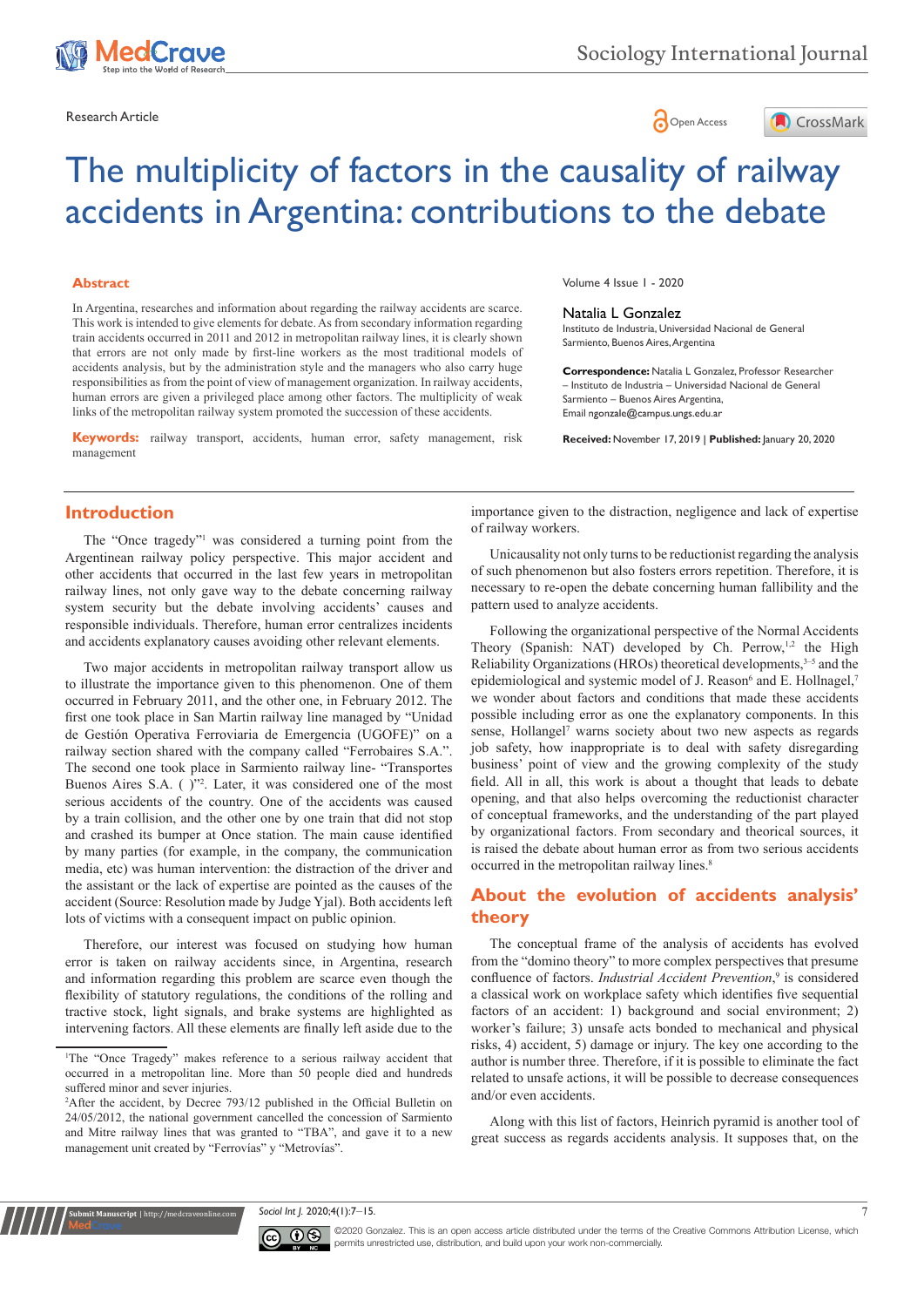face of an accident that causes a major injury, (for example, death) (it is placed on the top vertex of the pyramid) other 29 accidents causing minor injuries and 300 incidents with no consequences take place. The pyramid achieved a great impact and acceptance among accident prevention scholars since it conjectures that, if near miss reports are studied thoroughly, it is possible to avoid or interfere with more severe accidents. Consequently, it has been given continuity to this tool by incorporating steps in the pyramid, and making a distinction between accidents implying working days lost, or not, in subsequent studies $10,11$ 

Nevertheless, the perspective and Heinrich pyramid have been strongly questioned not only by the sequentially regarding accident explanation, but also due to the scarce or null empirical data used to get to the proposed ratio.

The analysis of the accidents may have three stages since they are taken as a sequential model: the first one has found and considered the explanatory causes of the accidents in technological, mechanical or equipment factors. The second moment is the one that nourishes from unsafe actions developed by individuals when performing a task. The third one, is the one where socio-technical or organizational factors<sup>6</sup> are given much importance. Sequential models describe accidents as the result of a group of factors or events that occur in a certain order. This is a cause and effect concatenation (for instance, the domino model, root cause).

Errors are referred as one of the most important factors regarding accident achievement. They have been thoroughly studied in order to try to explain disturbances and accidents. "Reason"<sup>6</sup> points out that errors and intentions are inseparable. Therefore, it is possible to make two kinds of errors: the first one, on which the achieved result is much different from the original intention, and the second one, on which the modified actions correspond to the process and are different from our intention. In this sense, both basic ways of errors are: the one that implies a failure in planning, as the first example, and which is about *making errors*, and the way that implies execution failure which is called *slip* or *lapsus.* Therefore, "Reason" takes over the classification of the origin of basic human errors described by Rasmussen,<sup>12</sup> and points outs that the *slips* or *lapses* are based on abilities, and that errors may be divided in those errors based on rules, and those ones based on knowledge.

Even though there has been certain evolution in identifying the causes of the accidents, their sequential or causality principle of the accidents is still present in the most contemporary models. The analysis starts from the cause and effect relationship that arises between the factors implying occurrence and responsibility and, therefore, consequent measures in a unique causative factor.

Decentralizing from a unique factor implies thinking about accidents as causing networks, factors interaction and multiplicity, and a chain of consequences. Surpassing consequential models, a second group describes accidents as from the analogy between medicine and sickness. The epidemiological model<sup>13</sup> helps realizing a factors' combination (for example, latent, evident) that co-exist and entail accidents. It differs from the sequential model in four relevant aspects: the idea of human error is replaced by acting deviation; environmental conditions (i.e., not only labor conditions), the installation of barriers that may avoid unplanned consequences (for instance walls, harnesses, fences, filters), functional consequences - passwords, airbags, distance-, symbolic consequences -instructions, signals,

working orders-, incorporeal consequences -self-control, moral, laws and latent conditions (i.e. they are within the system much before than the starting point of a recognizable accident sequence).<sup>7</sup>

The most famous tool of this perspective is the "Swiss cheese" model.13 Its core point is the concomitance of failure apart from human and system errors. It asserts that all systems have security barriers that may turn out to be porous, with "holes"- that is the reason why the cheese metaphor is mentioned- and the accidental situation happens when the holes of many barriers match. When this coincidence occurs, there may appear *active failures* that are made by individuals who are in direct contact with the system (operators basically), and *latent conditions* that are inner problems of the system which are hidden. In this sense, the epidemiological model has been an evolution of the accident's analysis since it allows overcoming the restrictions of sequentiality, and also opening a discussion about the interaction of factors involved in an accident. However, accidents try to be avoided or corrected setting apart all factors that promote the deviation of actions.

The third model group happens at the same time that sociotechnical factors are given more importance as from the analysis of the "Three Mille Island"<sup>3</sup> accident. The systemic model considers accidents as an emergent phenomenon, and tries to describe the characteristic performance of the system as a whole.<sup>7</sup> It nourishes from the theory of systems and cybernetics, and looks into getting to know the components of the systems, interrelationships and its units, and the variability potential supposing that the variability of any function is affected by the variability of the rest of the system. This approach to accidents implies a sequence of facts, but each of them may be preceded by a group of events. Therefore, each of the facts may be followed by many events.

Two key elements of the systematic model are the execution and design area. The first one describes the place where people are executing duties at the time of the accident, and the design one identifies their working boundaries and resources. Consequently, the accident cannot be described neither as a causal chain nor as a causal net since, therefore, interactions are not taken into account. Systems have a variability that, *a priori*, cannot be taken itself as harmful or favorable, but it must be identified and analyzed. The model involves certain steps as regards analysis of accidents. The first one, refers to the identification of the core functions of the system. Therefore, the systems and its components shall be identified. Secondly, it shall be determined the potential of the context variability and of the main (i.e., human, technological and organizational) functions, and lastly, countermeasures shall be decided (for example, policies, defenses, monitoring, proceedings, communication, etc.).

Finally, Hollnagel<sup>7</sup> highlights that it is wise to take into account the model analysis of accidents because methods not only have an impact on the understanding of the event, but also on how resilience is understood. In that sense, the resilience of a system might be affected by an abrupt event, or by incidental little events that slowly erode safety boundaries.

<sup>3</sup> The Three Mile Island (TMI -) accident happened on March 28th, 1979. It was a serious nuclear accident with partial fusion of the core of reactor number 2 of Harrisburg central (United States). It was rated as level 5 in the International Nuclear and Radiological Event Scale (INES). Before the Fukushima accident that took place in Japan, it was considered the most serious accident of the history of nuclear industry.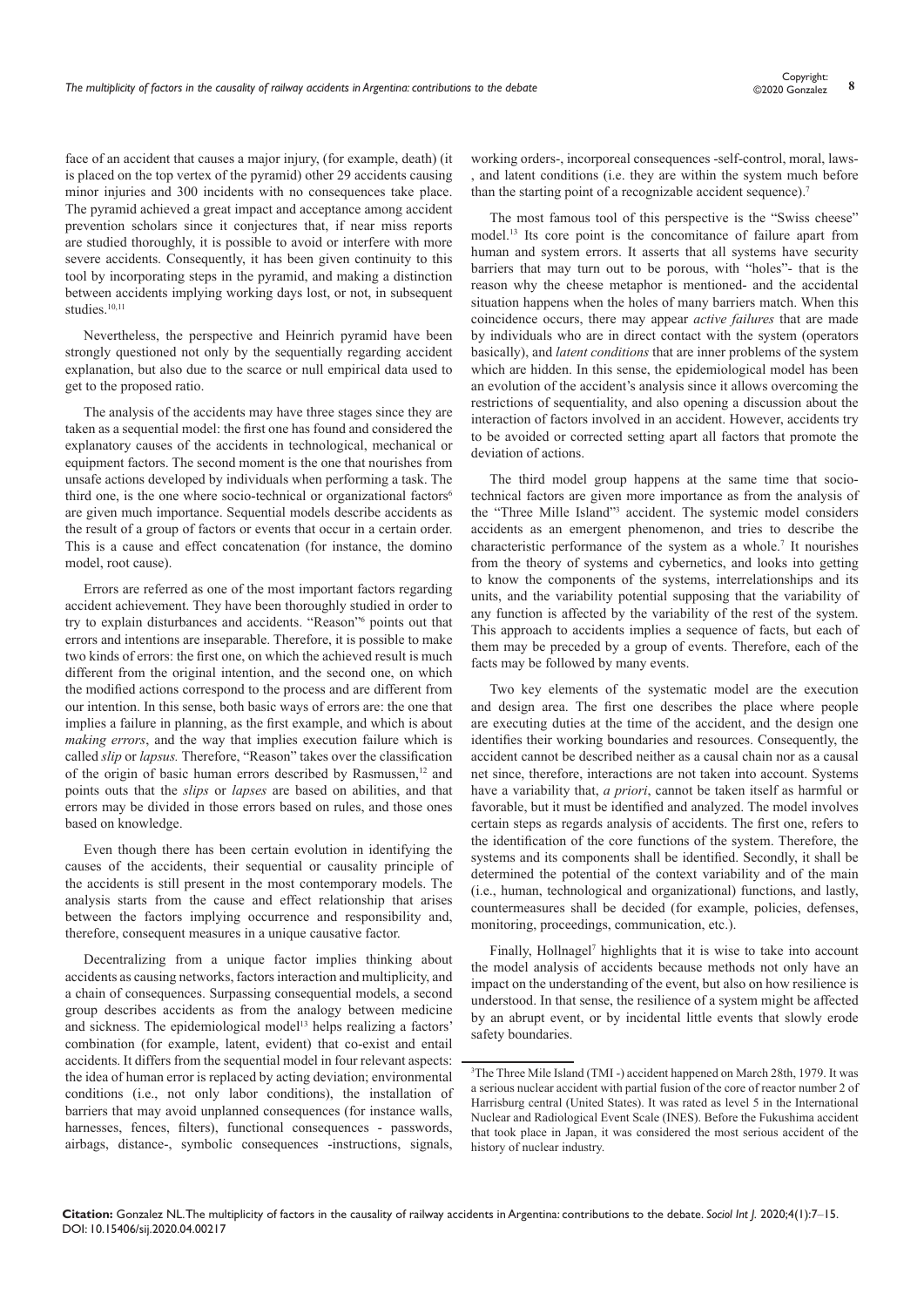#### **The systemic model in organizational theory**

Along with the systemic model, from the Normal Accident Theory  $(NAT)$  to the Theory of High Reliability Organizations,<sup>4</sup> the studies of accidents3,14 have been monopolized considering organizational theory.

The theory developed by Charles Perrow coincides with the systemic model regarding the variability of the performance since, according to ontological characteristics, risky organizations inevitably lead to *ordinary accidents*. These systems have two main characteristics: the interactive complexity, which relates to the way the failures of components interact, and secondly, the strong<sup>5</sup> interaction that implies the speed of the processes that are mutually dependent. Integration means that there is not laxity or flexibility between two elements. The point is that what happens to an element affects the other one.14 Complexity is analyzed through a series of dimensions such as the space provision of the equipment, the manufacturing lines, and the steps of a productive process and its proximity, the shared connections, the interconnected subsystems, the multiple control systems, the expertise of the employers, the unexpected or unknown feedback loops, the level of materials' replacement and the processes understanding. On the other hand, integration contemplates the variability of productive sequences, the redundancy devices, equifinality, flexibility and substitution ability of the supplies, the equipment and the employers. These dimensions may be used to describe the events of the execution, design and planning field proposed by the systemic factors.

#### **The study of accidents in the railway system**

The railway system is usually barely used as a subject matter. Former studies refer to big accidents and those focused on the vulnerability of the system. There is a prevalence of technical or engineering studies or studies regarding human beings, the responsibility and the individual blame. The empirical studies that are focused on this issue make reference to human error as an unavoidable axis of the vulnerability of the railway system trying to explain accidents and incidents and safety implication.15–24 Other groups of study make a warning about repercussions or the impact of working conditions and working environment of employees.<sup>25-28</sup>

History and economy are disciplines that have mostly studied the railway system in Argentina. Both have been studied as from the follow-up of the railway policy, the railway origins, and the process to obtain a concession of railway lines. Some technical works deal with the railway management, the improvement of the reprogramming processes of trains, the conditions of working risks and the progress on regulations regarding railway accidents, the technological system and the railways in Latin America.29–36

In Argentina, the consequences after the accidents as post-traumatic stress, sleeping disorders and psychosocial problems are also part of the corpus in an incipient way in Argentina. However, human factor takes a privileged role in the analysis of accidents for being the root cause of the errors that explain the succession of catastrophic events.

In nuclear industry, after the analysis of the Three Mile Island (TMI) accident, people started realizing other very relevant points regarding the study of incidental or accidental events. Apart from the human factor, Law<sup>37</sup> describes other elements of the Ladbroke Grove railway accident as the atmospheric effects, organizational culture and management failure.<sup>38,39</sup>

Two main causes of big railway catastrophes are mentioned in the studies carried out in Great Britain: train crashes and crashes between trains and vehicles. A research from the Department of Civil and Environmental Engineering of Imperial College London<sup>40</sup> mentions the following situations as the general causative sources of accidents in Europe: ignoring warning signs, overspeed, errors on signals or errors of "train dispatchers", failure on the rolling stock or on the infrastructure or rail points, other operational errors, external factors of trains and railways. Even though the accidents rates in Europe have been considerably reduced lastly, the reduction is not registered under a certain type of accident. Tendency shows that the main root of accidents is the fact of ignoring warning signs, followed by errors on signs or errors from train operators.

On the other hand, Reinach y Viale, $22$  developed a taxonomy composed by five groups that cause accidents. They are divided in: operators' actions, previous conditions regarding operators' actions, supervision or control factors, organizational and external factors.

Consequently, apart from human mistake which has been analyzed many times as from the dominant safety paradigm, there are other possible vulnerability sources associated with rational action such as breaking regulations, pitfalls, transgressions and lies, outbursts or regulations.8,41–44 A few studies describe the contribution of workers as regards regulations redrafting and the shared knowledge in the railway system.46,47 As from the ergonomic point of view, there are some studies about shared situational and cognitional knowledge socially distributed in the railway transport area.

Roth et al.48 develops the theory of how team practices and *shared situational knowledge* may contribute to the overwhelming resilience system of human errors and, in parallel, forecasting events, thus increasing safety levels regarding transactions and organizations as a whole. The shared situational knowledge allows the performance of practice emergencies or cooperative strategies which lead to reliability. Behind these informal practices, it prevails a spontaneous and proactive type of communication.

De la Garza y Weill-Fassina<sup>47</sup> point out the need of the workers to redraft the regulations prescribed by the organization in order to balance the disturbances of the working process. Therefore, the authors analyze collective work in two specific working situations at railways: maintenance activities and work execution, and rails repair in order to understand regulation mechanisms and compensation in labor situations. In parallel, De la Garza and Weill-Fassina<sup>47</sup> highlight four types of interactions: *co-activity* which implies that two different specializations work together in a common geographical space; *co-action* which refers to different actions that, in a long term, get together in a unique activity though originally correspond to different objectives; *cooperation* which is the main characteristic of those operators who work together to fulfill the same objective, and *collaboration* which implies that operators execute different actions on the same objective.

De la Garza<sup>46</sup> developed the pivot points method for the railway area. Pivot points refer to elements that cause perturbation or change of state of a system that cannot be balanced since operators do not respond properly because the they do not have the means or the enough time to do it. In this sense, incidents analysis and pivot points, taking into account that they imply a process that results from unplanned interactions in task development, allow the identification of organizational failures, design and latent errors (Table 1).

<sup>4</sup> (High Reliability Organizations-HRO) 5 tight coupling

**Citation:** Gonzalez NL. The multiplicity of factors in the causality of railway accidents in Argentina: contributions to the debate. *Sociol Int J.* 2020;4(1):7‒15. DOI: [10.15406/sij.2020.04.00217](https://doi.org/10.15406/sij.2020.04.00217
)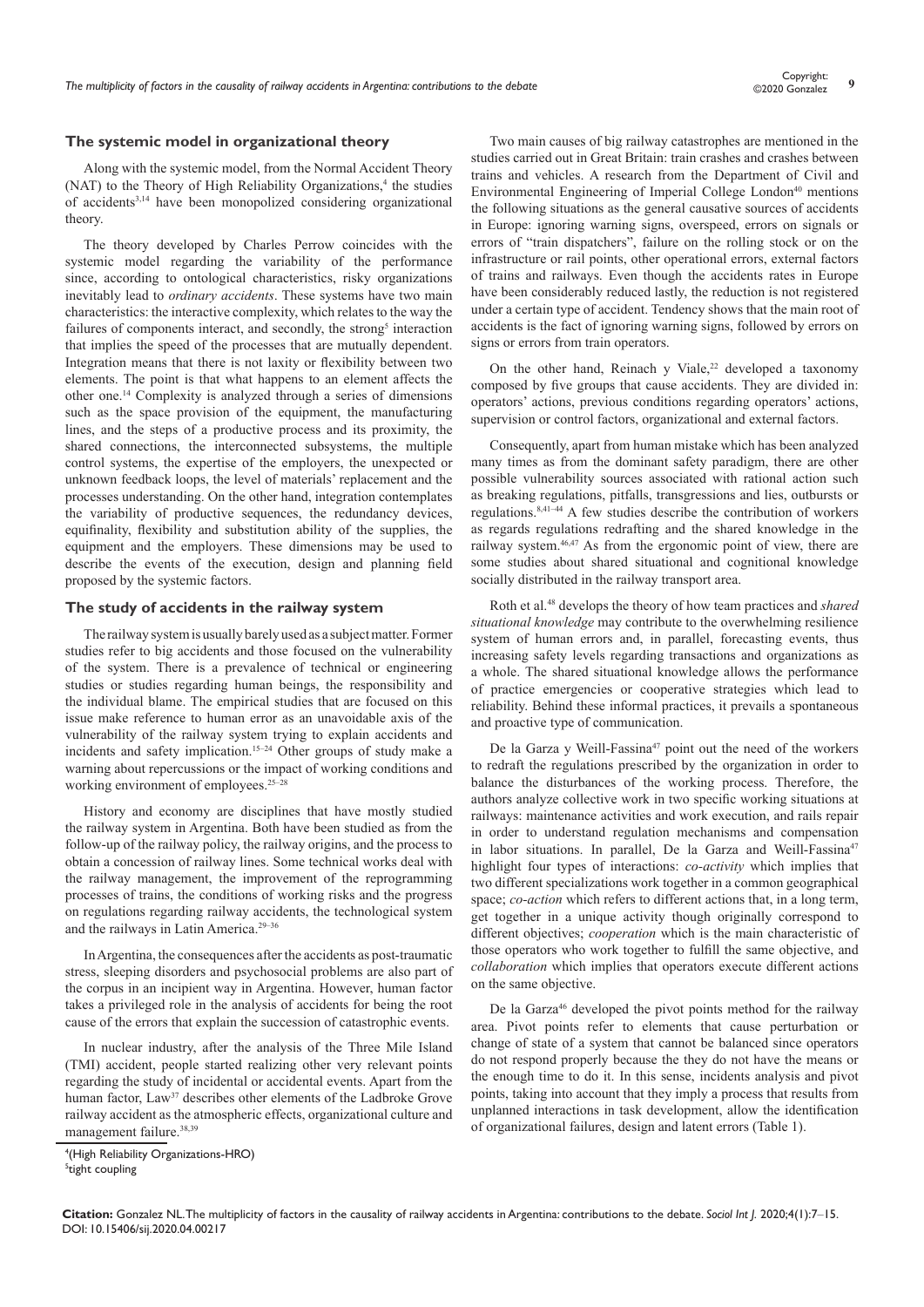#### **Table 1** Data on railway accidents

| <b>Involved railways</b> | San Martín (UGOFE) Ferrobaires lines.                                                                                                                        | Sarmiento Line (TBA).                                                                                    |
|--------------------------|--------------------------------------------------------------------------------------------------------------------------------------------------------------|----------------------------------------------------------------------------------------------------------|
| Date of the accident     | February 16th, 2011.                                                                                                                                         | February 22nd, 2012.                                                                                     |
| <b>Trains</b>            | 19:00 hs                                                                                                                                                     | $8:30$ hs                                                                                                |
|                          | <b>Diesel Trains</b>                                                                                                                                         |                                                                                                          |
|                          | Ferrobaires Trains (Locomotive N° 9076,<br>railcars 1466, 147 and 341) crashesinto<br>UGOFE train from San Martín line.)                                     | Train 3772 - "El chapa 16" (railcars 2149, 2108,<br>2618, 1040, 1787, 1808, 2125 and 2160).              |
|                          | UGOFE Trains (Locomotives N° 919,<br>fu2543, u3629, u3763, u3539, u3624,<br>fu2570).                                                                         | Train crashes into the head partof platform<br>N°2 of Once de Setiembre Terminal Station.                |
|                          | Ferrobaires: Locomotives GM GT-22, Alco<br>RSD-16 ó GM G-22 - Railcars FC, CT<br>and P<br>Materfer- Railcars PA Werkspoor<br>Locomotive N° 9076, convoy 513. |                                                                                                          |
| <b>Consequences:</b>     | 4 casualties                                                                                                                                                 | 51 people lost their lives - 763                                                                         |
|                          | More than 70 injured people, 14 of them<br>were seriously wounded.                                                                                           | slightly injured individuals, 28 major injured<br>individuals, and 4 seriously wounded<br>individuals.   |
| <b>Defendant</b>         | Driver and assistant Manslaughter with<br>ideal concurrence of minor, serious<br>and very serious criminal offenses with<br>multiple victims.                | 29 accused individuals due to fraud on public<br>administration and for causing negligent<br>derailment. |

**Source**: self-studies pursuant Case 1710/12 and Case 5695/11

Thus, even though human factor keeps the first place as regards accidents' analysis, a lot of events associated to other technical, social and organizational aspects emerge.37

#### **The human error in railway accidents**

In the railway system as well as in other systems, the mail accident source is human error. In other words, railway drivers, signalers or employees' errors.<sup>21</sup> In addition to that, there are other accidents due to rail obstructions, defective rails, and problems with rolling stock. As regards types of drivers' errors, it is mentioned the SPAD one (signal passed at danger) which implies trespassing a sign that warns operators about a future event if they continue driving. Excessive speed at crosses or during the journey, as well as brake problems, are part of the errors attributed to drivers.

Over the last few years, many major accidents on the railway metropolitan passenger lines brought out, one more time, the debate as regards safety and sustainability of railway transport.

In May of this year,<sup>6</sup> the driver of train that that caused the accident in Castelar city on June 2013<sup>7</sup> was sentenced to four (4) years and three (3) months of jail; he also received a special prohibition to drive any kind of train for ten (10) years. In the judgement, the defense attorney highlights that, after the accident, political authorities wanted to expose that the tragedy that occurred in Castelar, was the consequence of human failure. In that sense, the defense attorney points out that the photographs of the dashboard panels of the train were made public, the court case videos were shown on communication media and conclusions of the expertise reports were published. Consequently, it was created a collective consciousness about the perfect conditions of the train and, that the accident was caused due to human failure. The document also points out some statements that make reference to a number of practices that differ from regulations such as "constant order of signs transposition", "malfunction of signs that caused routinization", and that otherwise, "trains wouldn't run". This topic has been deeply studied by Vaughan,<sup>45</sup> who highlights that breaking regulations or making a deviation from them is a frequent fact, and that even this could be taken as a routine and lead to catastrophes. Both the *Challenger* and the *Columbia* case represent the empiric evidence provided by the author in order to identify the normalization of deviation. However, as from the work sociology and from the sociology of organizations, "informal overflow" or "regulations"<sup>8</sup> are being studied every time regulations are not enough to manage work process, and uses informal organization to give an end to the activity.

<sup>6</sup> Judgement of case FSM 46005059/2013/to1-27/05/2015.

<sup>&</sup>lt;sup>7</sup>A railcar crashed the back of another stopped railcar that was between Morón and Castelar (Buenos Aires). Due to this accident, three people died and there were dozens of injured people.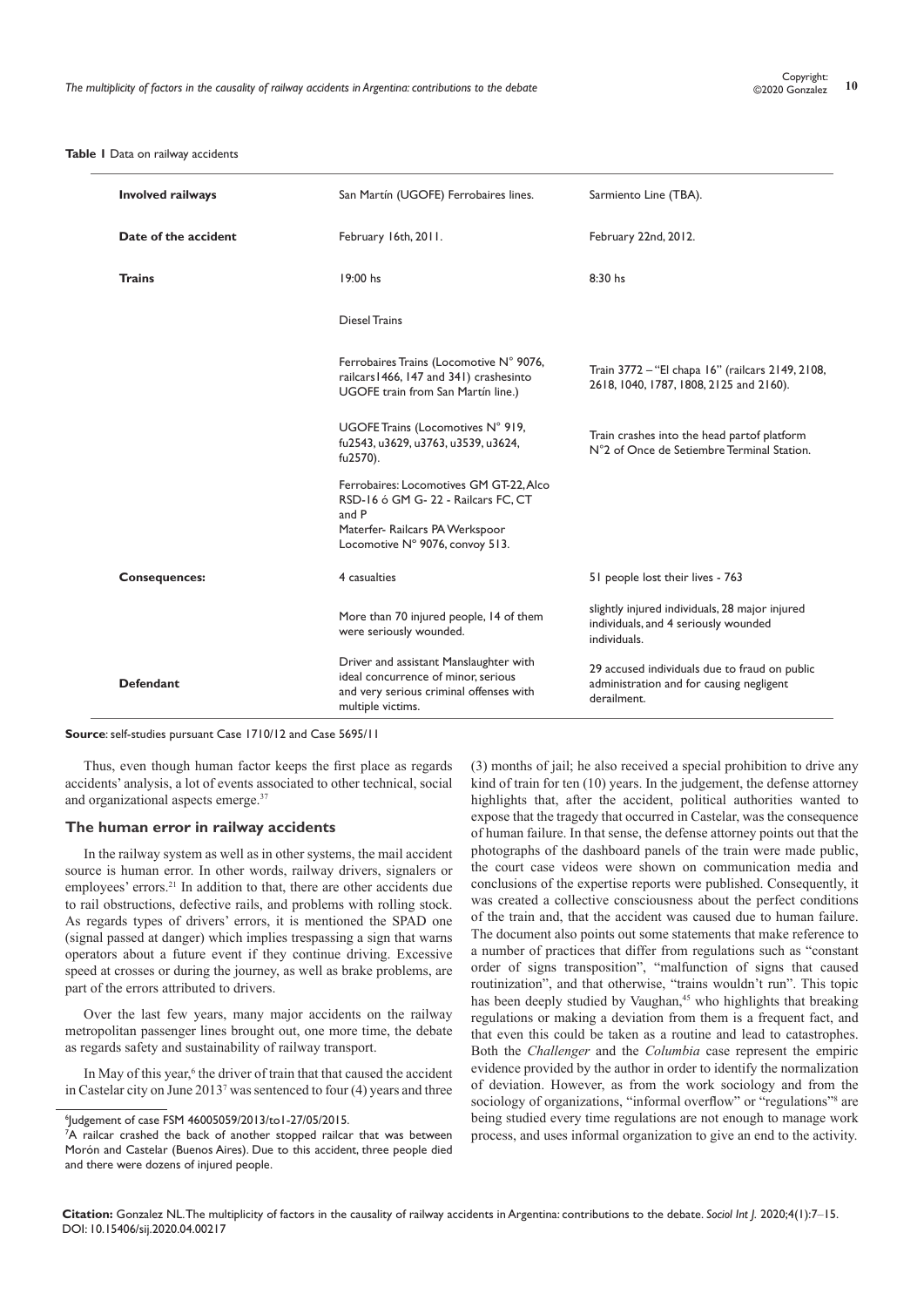The LAPA<sup>8</sup> case is an interesting precedent that shows what happens with analysis of accidents in complex systems (e.g. either on a railway line or on an airline). The (JIICA, 2000; CFCP reg. N° 46.2014.4, 2014) report points out that the accident is produced because the pilots forgot to flap down. The pilot and co-pilot died in the accident so, as different from railway accidents, they could not be accused. However, they may bear responsibility for the catastrophic event. The report thoroughly focuses on the personal and professional characteristics, as well as on the personal difficulties of both individuals pointing out the usual lack of discipline during flights. In reference to this matter, it is important to include **Amalberti**'s perspective<sup>49</sup> who describes high risk systems as from the actions of the individuals at work. The author considers that error mechanisms have been given excessive importance in order to explain the failures of the operator, and that it really explains much less than it seems. Therefore, he proposes a cognitive model that allows the understanding of intelligence and fragility of cognitive commitments of the operators in ordinary work situations and work dynamics to guarantee safety and performance. He also proposed analyzing the breaking causes of commitment as regards high technological systems of LAPA case. In parallel, the aim of this model is not to inquire about the breakup of cognitive commitment in LAPA case; the managers of this organization are not considered responsible parts. LAPA Director and the general manager were acquitted of the case even though they were charged for not complying with the appropriate activities and duties (e.g. conditions of the planes, lack of professional authorized licenses or expired licenses of the pilots, fulfilled amount of flight hours of the pilots, lack of training, manuals that do not accomplish aircraft industry requirements)<sup>9</sup> and, consequently, determining the cause of the accident. Finally, the co-responsible parties were the Flight Line Chief and the Flight Line Operations Manager who were sentenced.

#### **Two railway accidents in metropolitan lines**

Pursuant to State Reform Law N° 23.696, all railway lines were granted in concession. As regards metropolitan railways, they were granted in concession achieving a triple alliance of essential individuals composed by local economic groups, foreign and local banks and/or transnational corporations.<sup>31</sup> Once granted in concession, even though the first years the companies managed to recover a percentage of passengers and to improve the services frequencies, after the crisis in 2001, it was passed the Railway Emergency Law which cut off all works, jobs and planned works provision. This Law also eased the predefined sanction system for concession holders. At that time, it also ceased the rate of services accomplishment so the rails maintenance, the rolling stock and the railway infrastructure as whole were suspended as from the enforcement of this law. The two accidents chosen for illustrating this topic correspond to two metropolitan lines under concession (i.e. San Martin and Sarmiento lines). The concession of the first one was discontinued after recurrent non-fulfillments from the company.50

**The accident in San Martin line**: on February 16<sup>th</sup>, 2011 at about 19:00 hours a railcar from "Ferrobaires" departed from "Retiro" station of the Autonomous City of Buenos Aires. The final destination was Junín city, Buenos Aires Province. The train crashed into the back part of the local train of General San Martin line between "San Miguel"

and "José C. Paz" railway stations. The 3443-local train of passengers of San Martin line managed by UGOFE<sup>10</sup> headed Retiro station from José C. Paz. On the other hand, *Ferrobaires'* train departed from Retiro station at 18:15hs to Junín. *Ferrobaires* crashed into the back part of the former one. The (N° 9076) locomotive crashed into the last goods wagon of the train that belonged to the "General San Martin" line. The accident lead to two fatalities and many wounded people. The next day, once photographs and primary expertise activities were carried out, it was made an ocular inspection of the signaling system.

*Ferrobaires'* locomotive was running with the driving wagon at the end of all wagons [Spanish: "trompa larga"]<sup>11</sup> and it could be proved that the brake system was not activated. It was set with free brake system. The electric circuit was cancelled. The dead man's pedal was disconnected and it was nailed to the floor. The emergency brake was locked with a padlock and wire. From the mechanical inspection it was found out that the headed north boggie<sup>12</sup> and the headed south boggie had no break setting. As regards railcars, it is identified that in 1466 and 147, the north headed boggies had brakes deactivated, and headed south ones did have them activated. In 341, both boggies had no brakes. This could have happened due to the time gap from the collision to the inspection. (Source: Case 5695/11).

**The accident in Sarmiento line:** railcar N° 3772 was running through the descendent line from *Moreno* to *Once de Septiembre* station. It got there at 8:28:23hs. The train crashed into the platform header. The train was running without one of its compressors. The other compressor was out of order. The recovery time of the brake system pressure was higher as regards manufacturer's specifications. The maintenance of most of the railcars had been deferred. The safety device of the dead man<sup>13</sup> was deactivated. During the trip, the motorman reached 72km/h in 2.500 meters. Before the crash, the GPS showed that the train was running at 20km/hour. The train had been running approximately 300 meters at the same speed. (Source: Case 1710/12).

# **The multiplicity of factors in the causality of railway accidents**

The systemic model<sup>9</sup> supposes a series of steps regarding the analysis of an accident. The first one makes reference to the essential functions of the system. Therefore, the system and its components need to be determined. In this sense, it is important to know the railway system. Secondly, the potential of the context variability and the potential of the main functions (i.e. human, technological and organizational functions) have to be determined; the third step refers to the (i.e. correct and incorrect) function's dependability, and lastly, countermeasures have to be decided (e.g. political, monitoring, proceeding, communication ones).

<sup>8</sup> On August 31st, 1999 the Boeing 737 204 C corresponding to flight 3142 of LAPA airline crashed into Jorge Newbery Airport.

<sup>9</sup> Enrique Piñeyro, a former LAPA Captain had reported safety LAPA aircraft problems, such as the lack of maintenance and reparations, or mechanics who disregarded the reparation requests from the pilots, among others

<sup>10</sup>Unidad de Gestión Operativa Ferroviaria de Emergencia (UGOFE) was composed by three railway service concessionaries: Ferrovías, Metrovías and Trenes de Buenos Aires (TBA).

<sup>&</sup>lt;sup>11</sup>It refers to the location of the locomotive since the driving cabin allows the two-side driving way. When it has the "trompa larga", the cabin remains at the end, and the motor of the locomotive remains at the end of it.

<sup>&</sup>lt;sup>12</sup>boggie is a spinning device that has two or more axis. Each of one has two wheels that support a railway vehicle.

<sup>&</sup>lt;sup>13</sup>The dead man device and its nulling show the lack of accomplishment of the regulations in order to improve labor conditions. Currently, new "Live Man" [HV] systems have been incorporated. They detect the actions of the individual that show the human control within the driving cabin in a systematic and continuous way. Conceptually, a static and fixed action is replaced by a dynamic action of the system reset, usually in a cyclic and repetitive way. (Cfrt. Technical Bulletin Nº MR-1-2013).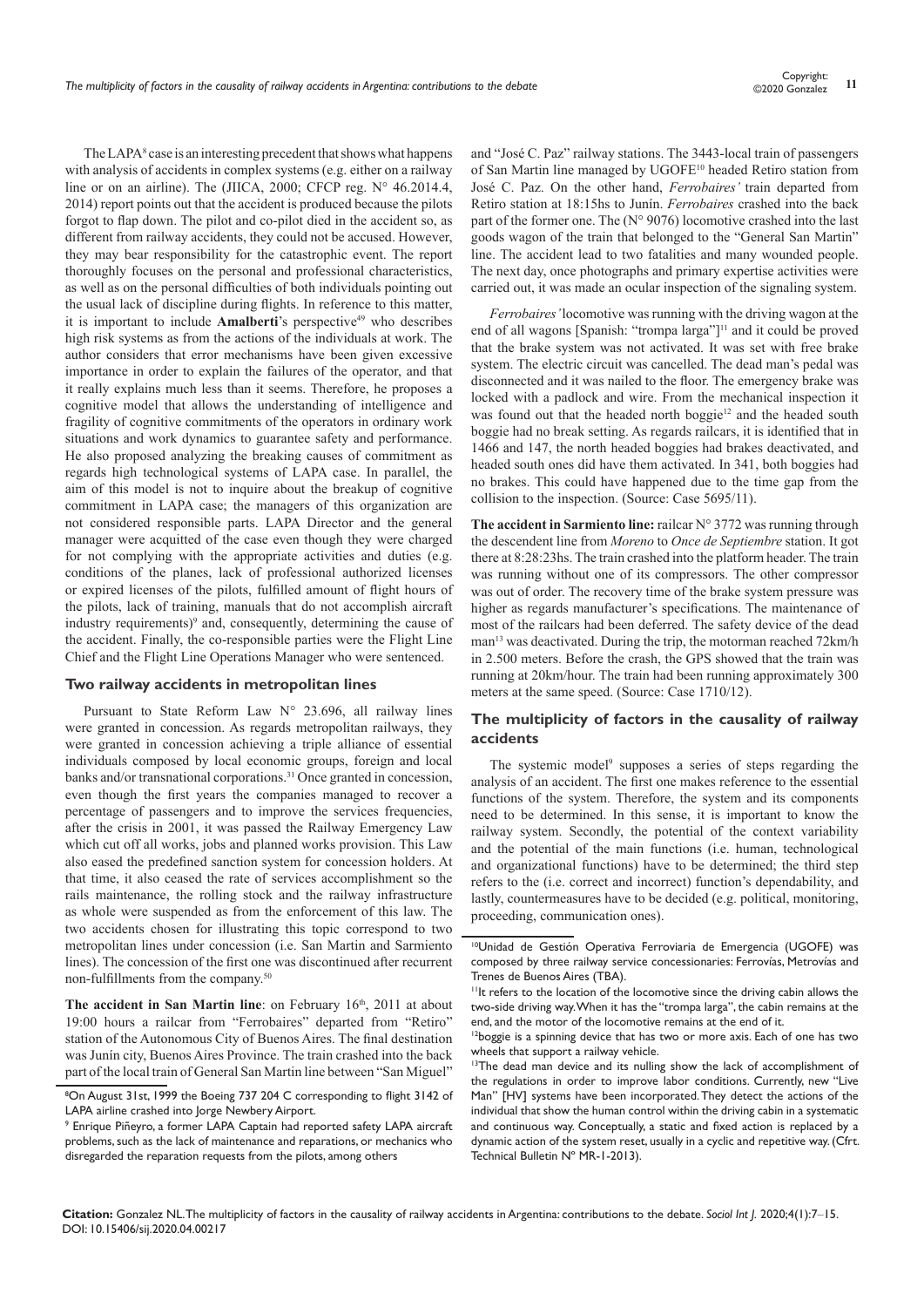Following the theory of ordinary accidents, the railway corresponds to a system of lineal interactions and it has a high-integration level. However, the fundamentals of the author lack of theoretical grounds and, specially, they lack of empiric evidence. Therefore, railway accidents firsty refer to the nature of the Argentinean railway system. In this sense, we consider that the Argentinean railway system refers to a complex interaction and to simple integration.<sup>52,53</sup> It is refuted the intuitive idea of Ch. Perrow on the grounds of, not only technological variables, but also on organizational and contextual aspects.

The underlying message of the systemic model is that, the way of expressing the system and the accident, have consequences regarding the way that results or consequences are faced. It is focused on how conditions that lead to accidents may start.

As regards factors multiplicity and their variability concerning the case held in *San Martin (Ferrobaires)*, a confluence of (i.e. human, technological and organizational) dimensions may be mentioned. The technological factors show the lacking of basic spare parts of the rails and the work itself, as well as the worrying failures from the safety point of view. However, in the first place, the prosecuted parties were the driver and the assistant. After analyzing the accident, the inspector of14 issued a report for the provincial Legislature pointing out that only the 15% of the locomotives (12 over 81) and only the 17% of the railcars (84 over 507) were only working by mid-2011.

At the time of the accident, the electric circuit of the locomotive was disconnected and the emergency brake was sealed. The whole train had many irregularities from the mechanical point of view. Therefore, the driver makes the following statements which is included in the file of the case: "*If they tell me that I can run the train this way, I do it. I mean, that if the different departments of the corporation approve the running of the locomotive and the railcars, I must not refuse to do it.*" (Case 5695/11: p.14). Also, the driver's assistant states: *"the train departed due to labor and social pressure because if we refused to render the services, it would have the same society the one that would have blamed us for the lack of action and, though the union supports us, the company would also would have punished us by denigrating our working conditions."(Case 5695/11: p. 18).*

After the reconstruction of the accident, the judge stated before the media the confirmation of the serious negligent hypothesis highlighting human mistake as the cause of the incident. It is therefore concluded that the defendants (i.e. driver and assistant) did not met the safety goal regarding safety since they were not able to keep the danger that derived from a risk activity under complete control, even though the means of protection of the system were working properly and, the driver and the assistant, had the abilities to make them run properly. Consequently, human error is again mentioned as the root cause of the accident. The fiscal of the case requested the questioning not only of the driver and the assistant, but also of the employees of tractive mechanics, rolling and maintenance area, who are the ones in charge of the revision of the locomotives and railcars.

As regards human factor, it is described that either the driver and the assistant, have wide-ranging experience concerning driving locomotives, and that they have acquired 15 and 10 years of seniority respectively. Moreover, the file of the case states that they were not drunk and that they were in good health. As regards organizational

<sup>14</sup>After the accident, the provincial government intervened the "Unidad Ejecutora del Programa Ferroviario Provincial" for 180 days through Decree 119/11.

management, after the report submitted by the inspector, all senior leadership of *Ferrobaires* was renewed.

As regards the accident of *Sarmiento line* (TBA S.A.) it can be pointed out again a multiplicity of factors which were extremely connected, and that could be the root of the accident. However, in comparison to the previous accident, this one shows details that put it in a serious organizational negligent situation even though, firstly, human mistake is also identified as one the main causes of the accident.

The reports of the National Transport Regulatory Commission [Comisión Nacional de Regulación del Transporte (CNRT)] and of the National General Audit Office [Auditoria General de la Nación (AGN)] are determining. The 50% of the line derailments reported in 2008, and the 61% of the ones reported in 2009 occurred due to differences between the rolling stock and the infrastructure of the rails. Moreover, the same years, the sources of the mentioned accidents were the infrastructure of the rail-between 17% and 29%-, the rolling stock –between 33% and 64%, and human errors – between 7% and 50%- (AGN 303/09, year 2012: 85-86).

Specifically, at the time of the accident the train was overloaded, the brakes did not work properly, the train was running without the compressor, and the dead man device was deactivated. Moreover, it was also found out that the repairing of the damaged railcars was carried out through confusing methods of indirect costs.

In reference to human factor, the driver had a two-years' experience as driver of electric trains. Before that, he worked as a driver of diesel locomotives, which means that he had been working for T.B.A. S.A. for five years. The driver was in good health; he did not suffer from epilepsy, and he was not drunk at the time of the accident. He was 26 years old. An additional element, that it is possible to analyze again, refers to the labor career of the drivers.<sup>15</sup> The individual enters the company and gets promoted through different categories until achieving the drivers' position. The training to get to that position is held at the é ó**<sup>16</sup>** [Technical Driving School], which works under the management of *La Fraternidad*, and where the individuals are tested with the presence of CNRT when finishing the course. Therefore, time schedules and diagrams definitions are made by the workers themselves. As a consequence, it may occur that the complex time schedules are assigned to younger and less experienced drivers. In short, a twenty-six-year-old young man with little expertise is responsible for the safety and the lives of more than 2500 people.

The school started in 1890, at the time "*Academia de Instrucción para aspirantes a maquinistas de locomotives ferroviarias" was founded.* That educational department is still working. Until the '90s, schools provided courses, and the candidates and drivers' assistants attended them, without rendering the service. Under the management of private concessions, this situation changed completely since individuals had to combine the rendering of the services with the courses during non-working hours.

As regards organizational management, the indictment of the accident held in Once describes the declarations of many of the TBA members who were not aware of the serious problems that the railway line had at that time and, in parallel, the relationship between their

<sup>&</sup>lt;sup>15</sup>Originally, the course could only be attended by family members, giving priority to the sons of the drivers. Currently, same as before, the individual starts as "candidate", i.e. candidate to driver's position.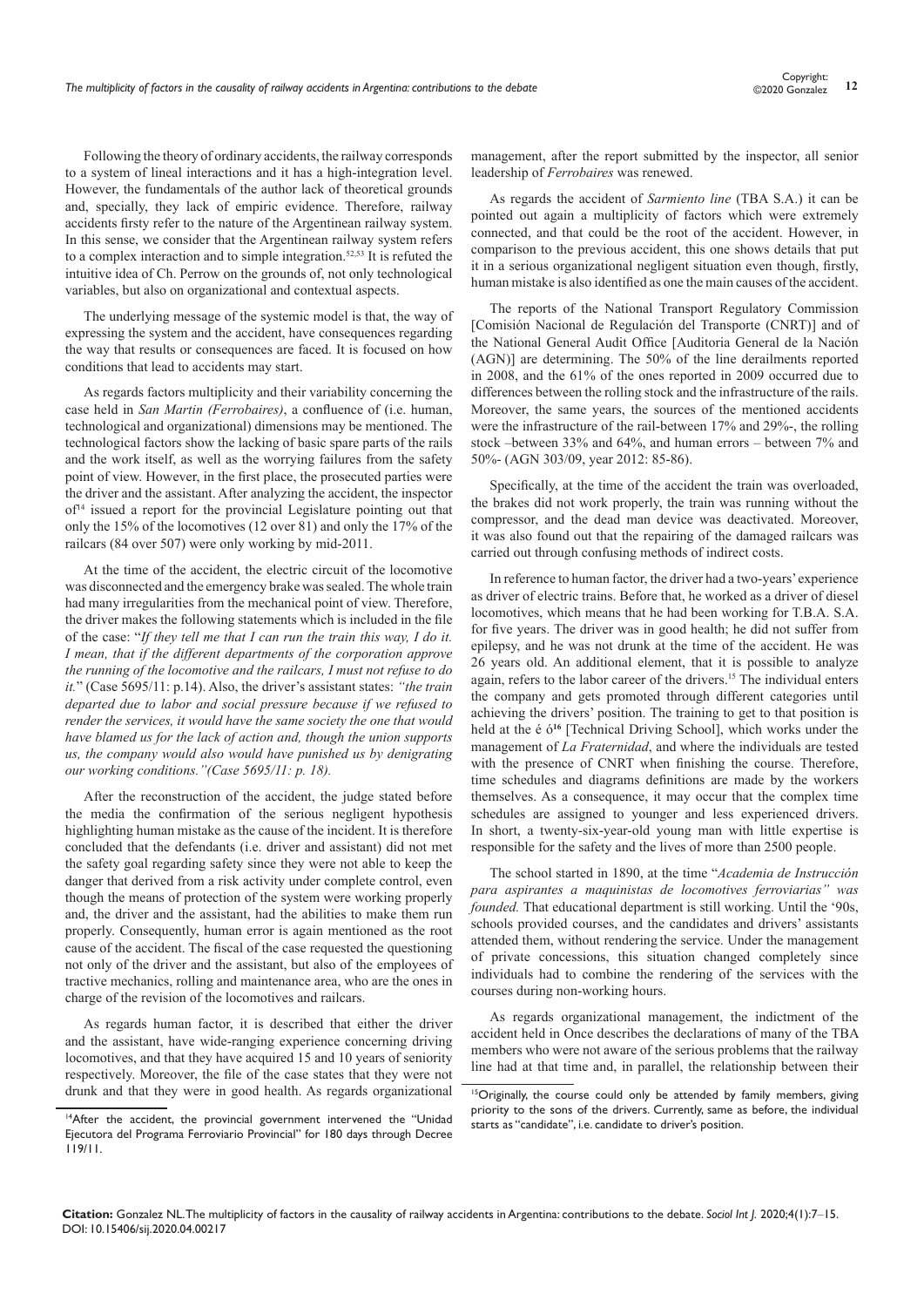role, safety and the management of the line. To carry out the railway transport of passengers, contracts and rendering of services were executed; this caused financial damage to public goods and funds of the National State. A number of expenses that were not related to the rendering of services were identified: private flights of directors, huge expenses of people who were not employers of the company (e.g. *Winery, La Orquidea Shop*, jewelry, furniture bought in the French Polynesia, bags, sponsor of a race car, travels by plane, and hotels stays in Spain, Mexico, Colombia, Italy, France, Chile, Perú).

On the file it is stated that the managers behaved in a delinquent way and that they have taken many illegal and illicit decisions or that they participated in taking those decisions being aware that their accomplishment would strongly affect the infrastructure maintenance programs, the rolling stock and the training of the skilled employees. (Case 1710/12: p. 25).

In this context, after freezing the fees of public services which derived in lack of financing caused by costs and salary increases and inflation, the national government launched a subsidies programs for operative and current expenses. One of the bases that TBA uses to justify the delay of preventive maintenance is the delay on the subsides transfer.

An interesting point of the analysis of systemic model is on the point of *Deciding the Countermeasures*: specifically refers to defining where the barriers need to be settled. From this point of view, the Argentinean railway system had lots of possible areas to be improved without making an exhaustive analysis - rails and works infrastructure, rolling stock and working conditions at first sight.

Unfortunately, as part of railway policy, many measures were started to be considered after the *Once tragedy*. Lots of measures were carried out starting from precise operative measures to long term investments ones. As regards operative point of view, it is possible to mention a "live man" device which works by detecting actions which systematically and continuously shows human control within driving cabin, regulations regarding compatibility, and safety conditions that locomotives must comply with. New safety regulations for train drivers (e.g. medical checkups, new communications protocols), additional trainings were also implemented. There are some other measures that are related to a longer-term railway policy such as the enactment of Law 27132 concerning Argentinean Railways, the process of renewal of the rolling stock, the trains monitoring centers, the communication system, and the installation of on-board and rail equipment. Contract with Chinese corporations were settled for the provision of rolling stock. Both Chinese companies are interested in settling in Argentina in order to manufacture spare parts and locomotives for Argentina and Brazil.

These measures come together with certain restrictions such as lack of development of a local industry, the dependency of Chinese corporations for training and learning how to use rolling stock as well as machinery and spare parts. There are delays concerning works executions, about twenty contracts were suspended (e.g. rails renewal, recovery of rolling stock, signaling) because they were not executed as stated by public works law and a re-determination of prices was not carried out.

#### **Conclusion**

The multiplicity of weak links of the metropolitan railway system enable the occurrence of these accidents though the causality is

centered on the human error of the first line workers (i.e. driver and assistant).

Human reliability is well known, but the outstanding point is that errors are not the only causes of the accidents such as it is highlighted by the most traditional models of the accidents' analysis. The administration style, the managers, and organizational specifications take a substantial part of the responsibility.

The chain is no stronger than its weakest link. The accident that happened between two railway lines, *Ferrobaires* and *UGOFE,* tells that, even though, the explanation of human actions is being privileged, lots of errors, maintenance deficiency, and technical problems of the locomotive that crashed into the train at standstill were proved. The case was re named as voluntary manslaughter considering that the drivers made a serious mistake. Taking into account the execution, design and planning areas that the model of the systemic analysis of accidents suggests, it allows the visualization of other factors such as organizational and contextual ones. In another accident that happened on April of the same year and which was caused by *Ferrobaires*, the judge considered that, even though the company had many deficiencies, the conditions of the locomotives and the railway infrastructure were dubious, the accident was the result of the reckless actions of the drivers.

A multiplicity of critical factors must inevitably be taken into account when starting analyzing an accident; they arise through more systemically complex models. Although *a priori* it was determined that the train of the *Once Tragedy* ran almost 300 meters without speeding or breaking and finally crashed into the hydraulic bumper (which was not working) at the station, it was possible to identify management responsibilities, managers, and, as regards public role, the direct functional implication concerning the running of the railway.

Many accidents' researches identify human causes and, even though they are not decisive, decisions are taken on those grounds such as it is highlighted in the judgement of the accident that happened in Castelar and, in the indictment sheets of the *Ferrobaires*-UGOFE, the accident that still has no judgement.

The "Once Tragedy" occurred in 2012 marked a tipping point in many senses. Not only the responsible parties from different areas (i.e. "Trenes de Buenos Aires" managers- Sarmiento line) and public officers who had to control the direct functioning of the railway line were identified, but also maintenance and driving operations. Work management also emerges as a relevant point since a young man with no expertise at all was the responsible driver of a locomotive.

Moreover, the case turns out to be paradigmatic because it was not only about a railway accident, but about the actions taken by a group of people that behaved in a delinquent way and that affected the performance of the rolling material, the railway infrastructure and the training of the employees through the misuse of public funds.

Finally, the case impacted on the railway policy. From that moment on, a transformation process of the system was started. Its main axes were the recovery of the public management of the system, and the planning of the technological and infrastructural update. These axes turn to be an advantage if we combine the analysis of the unwanted events with conceptual frames that end up with the exclusivity of human error. Even though human beings tend to make errors, they are also able to make great contributions. In previous works<sup>54-56</sup> it has been identified a series of practices developed by drivers and drivers'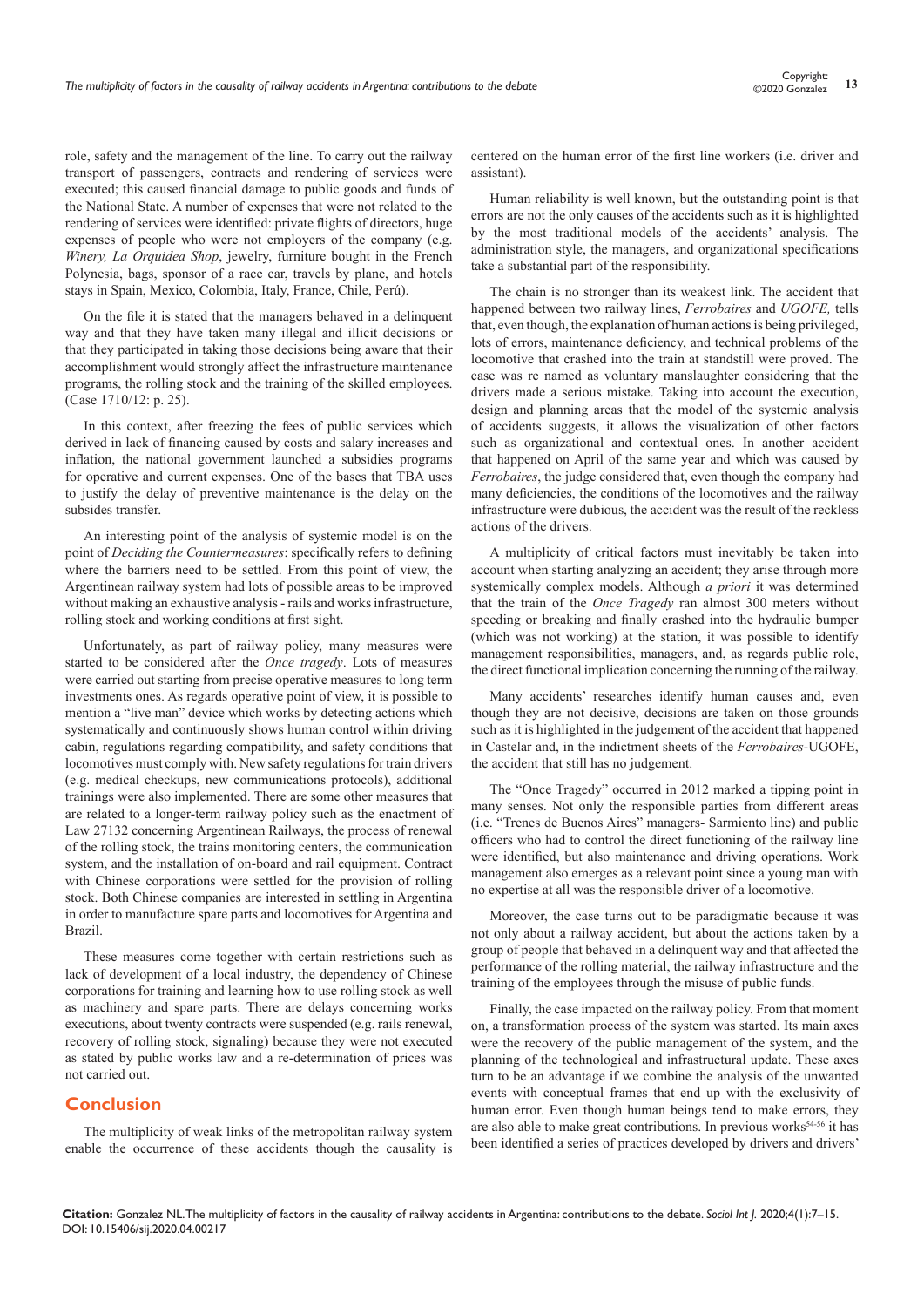assistants who make a specific action system capable of forecasting and contributing positively regarding disturbances' management of the Argentinean railway systems.

Apart from that, the Argentinean railway, in general, and the metropolitan railway, in particular, still keep lots of unfinished business concerning support, development and safety matters.

#### **Acknowledgments**

None.

# **Conflicts of interest**

The authors declare no conflict of interest.

#### **Funding**

None.

## **References**

- 1. Perrow CH. *[Normal Accidents: living with high-risk technologies](https://www.jstor.org/stable/j.ctt7srgf)*. [New Jersey: Princeton University Press; 1984, 1999.](https://www.jstor.org/stable/j.ctt7srgf)
- 2. Perrow CH. *[The next catastrophe. Reducing our vulnerabilities to](https://www.jstor.org/stable/j.ctt7t4c1)  [natural, industrial, and terrorist disasters](https://www.jstor.org/stable/j.ctt7t4c1)*. New Jersey: Princeton [University Press; 2007.](https://www.jstor.org/stable/j.ctt7t4c1)
- 3. La Porte T. "Fiabilité et légitimité soutenable" en BOURRIER M. (dir.) *Organiser la fiabilité,* París: L'Hartmattan. 2001.
- 4. [La Porte T, Consolini P. Working in practice but not in theory:](http://citeseerx.ist.psu.edu/viewdoc/download?doi=10.1.1.689.463&rep=rep1&type=pdf)  [theoretical challenges of "High-reliability organizations".](http://citeseerx.ist.psu.edu/viewdoc/download?doi=10.1.1.689.463&rep=rep1&type=pdf) *Journal of [Public Administration Reasearch and Theory](http://citeseerx.ist.psu.edu/viewdoc/download?doi=10.1.1.689.463&rep=rep1&type=pdf)*. 1991;1(1):19–48.
- 5. [La Porte T. High reliability organizations: unlikely, demanding and at](https://polisci.berkeley.edu/sites/default/files/people/u3825/High%20Reliability%20Organizations%20-%20Unlikely,%20Demanding,%20and%20At%20Risk.pdf)  risk. *[Journal of contingencies and crisis management](https://polisci.berkeley.edu/sites/default/files/people/u3825/High%20Reliability%20Organizations%20-%20Unlikely,%20Demanding,%20and%20At%20Risk.pdf)*. 1996;4(2):60– [71.](https://polisci.berkeley.edu/sites/default/files/people/u3825/High%20Reliability%20Organizations%20-%20Unlikely,%20Demanding,%20and%20At%20Risk.pdf)
- 6. Reason J. *El error humano*[. Madrid: Editorial Modus Laborandis.](http://www.moduslaborandi.com/index.php?page=el-error-humano)  [2009.](http://www.moduslaborandi.com/index.php?page=el-error-humano)
- 7. Hollangel E. *[Barreras y prevención de accidentes.](https://www.casadellibro.com/libro-barreras-y-prevencion-de-accidentes/9788493711702/1258460)* Madrid: Modus [Laborandis. 2009.](https://www.casadellibro.com/libro-barreras-y-prevencion-de-accidentes/9788493711702/1258460)
- 8. Reynaud J. *[Les regles fu jeu: L'action collective et la regulation](https://www.armand-colin.com/les-regles-du-jeu-laction-collective-et-la-regulation-sociale-9782200016777)  sociale.* [Paris: Armand Colin Editeur](https://www.armand-colin.com/les-regles-du-jeu-laction-collective-et-la-regulation-sociale-9782200016777). 1989.
- 9. Heinrich W. *[Industrial accident prevention: A scientific approach](https://psycnet.apa.org/record/1931-10417-000)*. [New York: McGraw-Hill; 1959.](https://psycnet.apa.org/record/1931-10417-000)
- 10. Bird F, Germain G. Practical loss control leadership. Loganville GA: Det Norske Veritas; 1996.
- 11. Rebbit D. *El poder de las pirámides.* Professional Safety, 2014.
- 12. [Rassmussen J. Skills, rules, and knowledge; signals, signs, and](https://ieeexplore.ieee.org/document/6313160)  [symbols, and other distinctions in human performance models.](https://ieeexplore.ieee.org/document/6313160) *IEEE [Transactions on Systems, Man, and Cybernetics.](https://ieeexplore.ieee.org/document/6313160)* 1983;13(3):324.
- 13. Reason J. *L'erreur humaine.* Paris : Presses Universitaires de France, Collection Le Travail Humain. 1990.
- 14. [Perrow CH. The limits of safety: the enhancement of a theory](https://onlinelibrary.wiley.com/doi/abs/10.1111/j.1468-5973.1994.tb00046.x)  of accidents. *[Journal of contingencies and crisis management.](https://onlinelibrary.wiley.com/doi/abs/10.1111/j.1468-5973.1994.tb00046.x)* [1994;2\(4\):212–220.](https://onlinelibrary.wiley.com/doi/abs/10.1111/j.1468-5973.1994.tb00046.x)
- 15. Dhillon B. *[Human realiability and error in transportation systems.](https://link.springer.com/book/10.1007/978-1-84628-812-8)* [London: Springer –Verlag London. 2007.](https://link.springer.com/book/10.1007/978-1-84628-812-8)
- 16. Perpinya X. *[Reliability and safety in railway.](https://www.intechopen.com/books/reliability-and-safety-in-railway)* Croacia: In Tech; 2012.
- 17. [Catino M. A review of literature: individual blame vs. organizational](https://onlinelibrary.wiley.com/doi/abs/10.1111/j.1468-5973.2008.00533.x)

[function logis in accident analysis.](https://onlinelibrary.wiley.com/doi/abs/10.1111/j.1468-5973.2008.00533.x) *Journal of Contingencies and [Crisis Management.](https://onlinelibrary.wiley.com/doi/abs/10.1111/j.1468-5973.2008.00533.x)* 2008;16(1):53–62.

- 18. [Weick K. Organizational culture as a source of high reliability.](https://www.itn.liu.se/mit/education/courses/tnfl05-risk-och-olycksanalys/vecka-48/1.305709/Weick1987.pdf)  [California Management Review, winter, 1987; XXIX\(2\):112–127.](https://www.itn.liu.se/mit/education/courses/tnfl05-risk-och-olycksanalys/vecka-48/1.305709/Weick1987.pdf)
- 19. [Weick K, Roberts K. Collective mind in organizations: heedful](https://psycnet.apa.org/record/1994-11758-001)  [interrelating on flight decks.](https://psycnet.apa.org/record/1994-11758-001) *Administrative Sciencie Quarterly*. [1993;38:357–381.](https://psycnet.apa.org/record/1994-11758-001)
- 20. Rochlin G. How to hunt a very reliable organization. Journal of contingencies and crisis management. 2011;19(1):14–20.
- 21. Andersen T. Human Reliability and railway safety. *16 th European Safety, Reliability y Data Association* (ESReDA), Seminar Safety and Reliability in Transport. 1999.
- 22. [Reinach S, Viale A. Application of human error. Framework to](https://dvikan.no/ntnu-studentserver/reports/Application%20of%20a%20human%20error%20framework%20to%20conduct%20train%20accident%20incident%20investigation.pdf)  [conduct traian accident/incident investigations.](https://dvikan.no/ntnu-studentserver/reports/Application%20of%20a%20human%20error%20framework%20to%20conduct%20train%20accident%20incident%20investigation.pdf) *Accident Analysis and Prevention.* [2006;38\(2006\):396–406.](https://dvikan.no/ntnu-studentserver/reports/Application%20of%20a%20human%20error%20framework%20to%20conduct%20train%20accident%20incident%20investigation.pdf)
- 23. Sharit J**.** [A modeling framework for exposing risks in complex](https://onlinelibrary.wiley.com/doi/abs/10.1111/0272-4332.204045)  systems. *Risk analysis*[. 2000;20\(4\):469–482.](https://onlinelibrary.wiley.com/doi/abs/10.1111/0272-4332.204045)
- 24. [Baysari M. Caponecchiaa C, Abdrew S, et al. Classification of](https://www.sciencedirect.com/science/article/pii/S0925753508001689)  [errors contributing to rail incidents and accidents: a comparison](https://www.sciencedirect.com/science/article/pii/S0925753508001689)  [of two human error identification techniques.](https://www.sciencedirect.com/science/article/pii/S0925753508001689) *Safety Science.* [2008;47\(2009\):948-957.](https://www.sciencedirect.com/science/article/pii/S0925753508001689)
- 25. [Krause N, Rugulies R, Ragland DR, et al. Phsysical workload,](https://www.ncbi.nlm.nih.gov/pubmed/15551390)  [ergonomic problems, and incidence of low back injury: a 7.5 years](https://www.ncbi.nlm.nih.gov/pubmed/15551390)  [prospective study of San Francisco transit operators.](https://www.ncbi.nlm.nih.gov/pubmed/15551390) *Am J Ind Med*. 2004[;46\(6\):570–585.](https://www.ncbi.nlm.nih.gov/pubmed/15551390)
- 26. [Evans AW. Fatal train accidents on Europe's railways: 1980-2009.](https://www.sciencedirect.com/science/article/abs/pii/S0001457510002721)  *[Accident Analysis and Prevention](https://www.sciencedirect.com/science/article/abs/pii/S0001457510002721)* 2011;43(1):391–401.
- 27. [Baysari MT, McIntosh AS, Wilson JR. Understanding the human](https://www.ncbi.nlm.nih.gov/pubmed/18760104)  [factors contribution to railway accidents and incidents in Australia.](https://www.ncbi.nlm.nih.gov/pubmed/18760104)  [Accid Anal Prev. 2008;40\(5\):1750–1757.](https://www.ncbi.nlm.nih.gov/pubmed/18760104)
- 28. [Wilson JR, Norris BJ. Rail human factors: past, present and future"](https://www.ncbi.nlm.nih.gov/pubmed/16238999)  [en Applied Ergonomics. 2005;36\(25\):649–660.](https://www.ncbi.nlm.nih.gov/pubmed/16238999)
- 29. Schvarzer J, Gomez T. *[La primera gran empresa de los argentinos. El](https://www.marcialpons.es/libros/la-primera-gran-empresa-de-los-argentinos/9789505576791/)  Ferrocarril del Oeste*[, Buenos Aires: Fondo de Cultura Económica.](https://www.marcialpons.es/libros/la-primera-gran-empresa-de-los-argentinos/9789505576791/)  [2006.](https://www.marcialpons.es/libros/la-primera-gran-empresa-de-los-argentinos/9789505576791/)
- 30. Lopez M, Waddell J. *Nueva historia del ferrocarril en la Argentina.* Buenos Aires: Ediciones Lumiere. 2007.
- 31. [Azpiazu D, Basualdo E. Las privatizaciones en la Argentina.](http://biblioteca.clacso.edu.ar/gsdl/cgi-bin/library.cgi?e=d-11000-00---off-0ar%2FarZz-020--00-1----0-10-0---0---0direct-10---4-------0-0l--11-es-Zz-1---20-about---00-3-1-00-0--4----0-0-01-00-0utfZz-8-00&a=d&c=ar/ar-020&cl=CL3.2&d=HASHa9601383edac9fa2f23fc2)  [Génesis, desarrollo y principales impactos estructurales. In: Petras J,](http://biblioteca.clacso.edu.ar/gsdl/cgi-bin/library.cgi?e=d-11000-00---off-0ar%2FarZz-020--00-1----0-10-0---0---0direct-10---4-------0-0l--11-es-Zz-1---20-about---00-3-1-00-0--4----0-0-01-00-0utfZz-8-00&a=d&c=ar/ar-020&cl=CL3.2&d=HASHa9601383edac9fa2f23fc2)  Veltmeyer H, editors. *[Las privatizaciones y la desnacionalización de](http://biblioteca.clacso.edu.ar/gsdl/cgi-bin/library.cgi?e=d-11000-00---off-0ar%2FarZz-020--00-1----0-10-0---0---0direct-10---4-------0-0l--11-es-Zz-1---20-about---00-3-1-00-0--4----0-0-01-00-0utfZz-8-00&a=d&c=ar/ar-020&cl=CL3.2&d=HASHa9601383edac9fa2f23fc2)  América Latina.* [Buenos Aires: Ediciones Prometeo. 2004.](http://biblioteca.clacso.edu.ar/gsdl/cgi-bin/library.cgi?e=d-11000-00---off-0ar%2FarZz-020--00-1----0-10-0---0---0direct-10---4-------0-0l--11-es-Zz-1---20-about---00-3-1-00-0--4----0-0-01-00-0utfZz-8-00&a=d&c=ar/ar-020&cl=CL3.2&d=HASHa9601383edac9fa2f23fc2)
- 32. Schvarzer J[. Los ferrocarriles de carga en la Argentina. Documento](http://www.economicas.uba.ar/institutos_y_centros/documentos-de-trabajo-cespa/)  de trabajo Nº2, Centro de [Estudios Económicos de la Empresa y el](http://www.economicas.uba.ar/institutos_y_centros/documentos-de-trabajo-cespa/)  [Desarrollo, FCE, UBA. 1999.](http://www.economicas.uba.ar/institutos_y_centros/documentos-de-trabajo-cespa/)
- 33. [Rey Valderrama F. Comparaciones técnicas entre los anchos de trocha](https://revistas.unimilitar.edu.co/index.php/rcin/article/view/1346)  [ferroviaria, yarda y estándar a propósito del proyecto del tren de](https://revistas.unimilitar.edu.co/index.php/rcin/article/view/1346)  cercanías. *[Ciencia e Ingeniería Neogranadina](https://revistas.unimilitar.edu.co/index.php/rcin/article/view/1346)*, julio. 2002;(12):65– [80.](https://revistas.unimilitar.edu.co/index.php/rcin/article/view/1346)
- 34. Rozemberg A. *Temas de explotación ferroviaria.* Buenos Aires: Editorial Dunken. 2010.
- 35. Napoli I. *Signos asociados al Trastorno por Estrés Postraumático en maquinistas de trenes del Área Metropolitana de Buenos Aires que participan en accidentes de arrollamientos de personas o vehículos*, Buenos Aires: Superintendencia de Riesgos del Trabajo, Ministerio de Trabajo, Empleo y Seguridad Social de la Nación. 2006.